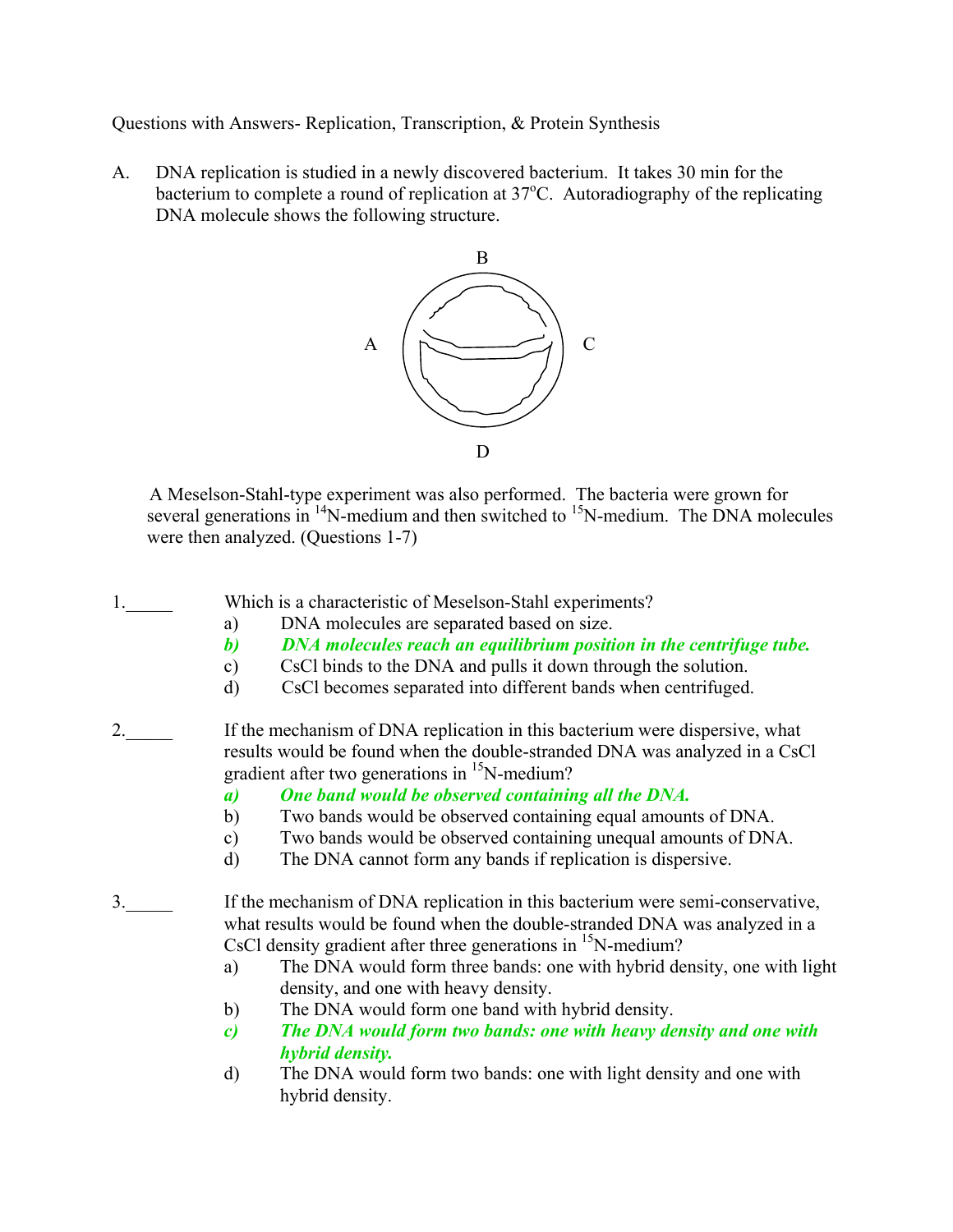| 4. | After one generation in <sup>15</sup> N-medium, the DNA is denatured and analyzed in a<br>CsCl gradient. If the single-stranded DNA forms two bands, one with heavy |
|----|---------------------------------------------------------------------------------------------------------------------------------------------------------------------|
|    | density and one with light density, what conclusion could be drawn about the<br>mechanism of DNA replication in this bacterium?                                     |
|    | The mechanism must be conservative.<br>a)                                                                                                                           |
|    | The mechanism must be semi-conservative.<br>b)                                                                                                                      |
|    | The mechanism could be either conservative or semi-conservative.<br>$\mathbf{c}$                                                                                    |
|    | No conclusions about the mechanism can be made by analyzing single-<br>d)<br>stranded DNA.                                                                          |
| 5. | Which conclusion can be made about DNA replication in this bacterium based                                                                                          |
|    | only on the autoradiography structure?                                                                                                                              |
|    | Replication in this bacterium could occur bidirectionally from an origin at<br>a)<br>point A.                                                                       |
|    | Replication in this bacterium could occur unidirectionally from an origin<br>b)<br>at point D.                                                                      |
|    | Replication in this bacterium could terminate at point B.<br>$\mathbf{c})$                                                                                          |
|    | Replication in this bacterium could terminate at point C.<br>d)                                                                                                     |
| 6. | If this bacterium is similar to $E$ coli in its mechanism of DNA replication, then                                                                                  |
|    | which will occur when the bacterium is grown at $37^{\circ}$ C?                                                                                                     |
|    | There will be two replication forks when replication occurs in poor<br>$\boldsymbol{a}$<br>medium.                                                                  |
|    | There will be four replication forks when replication occurs in rich<br>b)<br>medium.                                                                               |
|    | The rate of polymerization will vary depending upon the medium.<br>$\mathbf{c})$                                                                                    |
|    | The frequency of initiation will be constant regardless of the medium.<br>d)                                                                                        |
| 7. | If this bacterium is similar to $E$ coli in its mechanism of DNA replication, then                                                                                  |
|    | which will occur when the bacterium is grown at $37^{\circ}$ C?                                                                                                     |
|    | At least one round of replication will be occurring at all times.<br>a)                                                                                             |
|    | Only one round of replication can take place at a given time.<br>b)                                                                                                 |
|    | The newly synthesized DNA strands will bond together in a double-helix.<br>$\mathbf{c})$                                                                            |
|    | All rounds of replication start at a specific sequence on the<br>$\mathbf{d}$<br>chromosome.                                                                        |

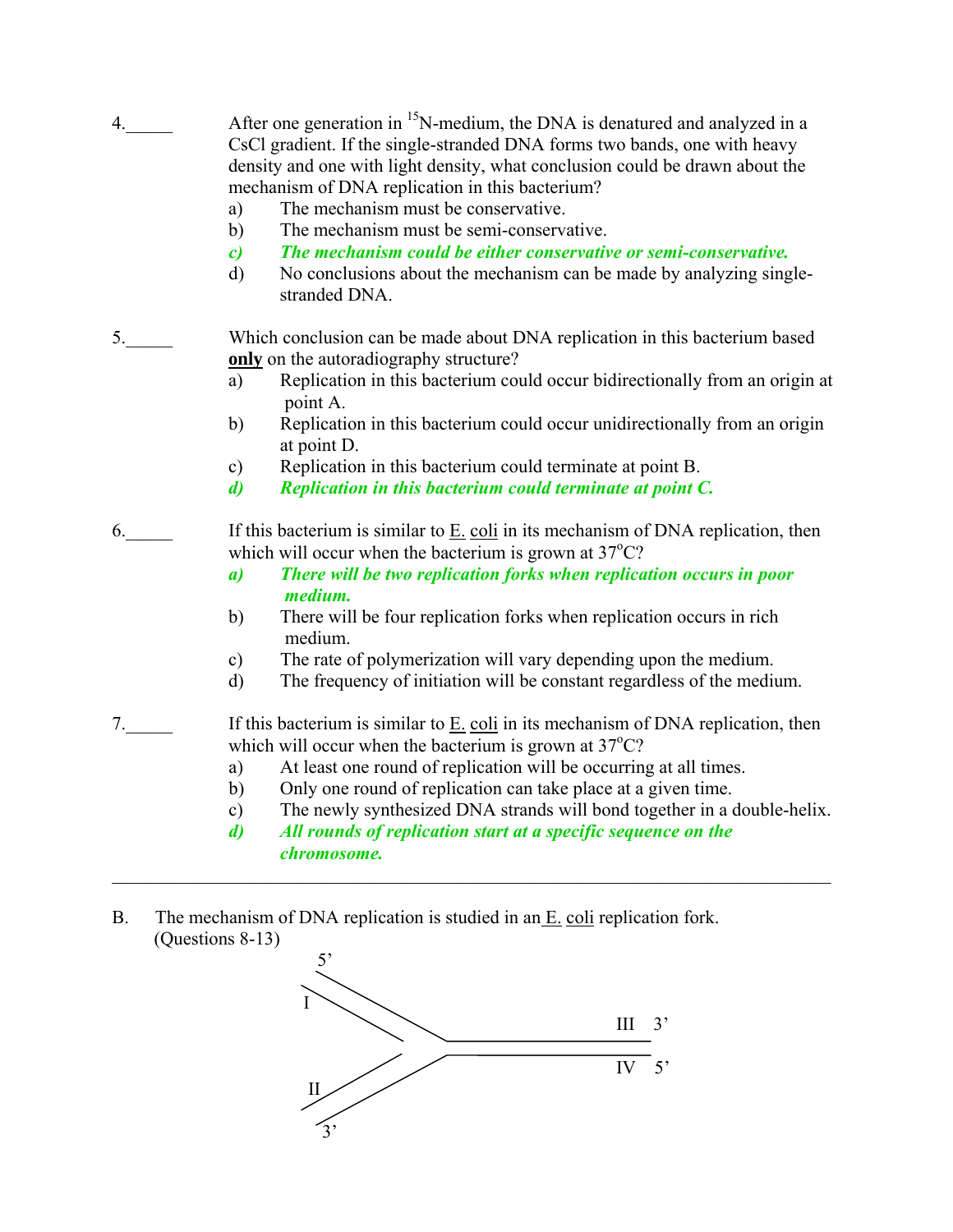8. Which is a characteristic of this replication fork?

- a) Strands I and II have base sequences that are identical to each other.
- *b) Strands II and IV have an antiparallel orientation as the fork moves to the right.*
- c) Strands I and III will be covalently bonded to each other when replication is completed.
- d) Strands III and IV will be H-bonded to each other when replication is completed.

9. Which is a characteristic of this replication fork?

- a) Strand I is replicated continuously while strand II is replicated discontinuously.
- *b) Strand III is a lagging strand template while strand IV is a leading strand template.*
- c) The double-helix containing strands I and III must be denatured in order for replication to continue.
- d) The double-helix containing strands II and IV will form base-pairs using phosphodiester bonds.

10. Which is a property of Okazaki pieces in an  $E$ , coli replication fork?

- a) Okazaki pieces are joined together by DNA polymerase I to form a long chain.
- b) Okazaki pieces are polymerized in the  $3' \rightarrow 5'$  direction by DNA polymerase III.
- c) An Okazaki piece for the leading strand is polymerized to a length of 1000-2000 nucleotides.
- *d) An Okazaki piece for the lagging strand has a base sequence complementary to its template.*

11. Which is a property of RNA primers in an  $E$  coli replication fork?

- a) RNA primers are synthesized using a DNA template and NDPs.
- b) Each RNA primer is joined to an Okazaki piece through a non-covalent bond.
- *c*) Each RNA primer is both polymerized and degraded in the  $5' \rightarrow 3'$  *direction.*
- d) RNA primers are synthesized and proof-read by the primase enzyme.

## 12. When will this fork stop replicating DNA?

- *a) when its movement is halted by a Ter sequence*
- b) when it is denatured by the Tus protein
- c) when it reaches the OriC region
- d) when a topoisomerase removes supercoils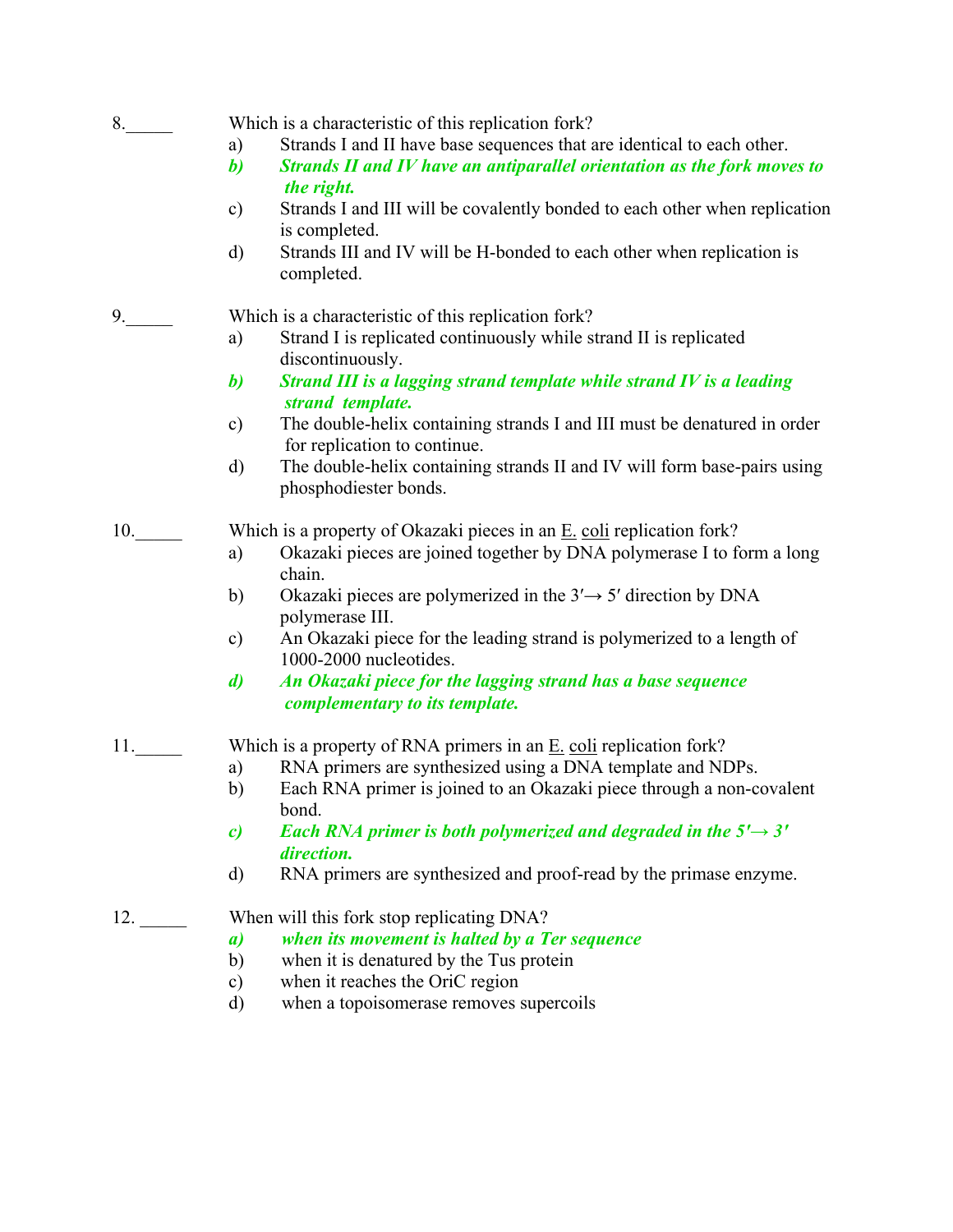- 13. Which is a characteristic of an  $E$ , coli replication fork and a eukaryotic replication fork?
	- *a) Both forks contain a leading strand and a lagging strand.*

 $\mathcal{L}_\mathcal{L} = \{ \mathcal{L}_\mathcal{L} = \{ \mathcal{L}_\mathcal{L} = \{ \mathcal{L}_\mathcal{L} = \{ \mathcal{L}_\mathcal{L} = \{ \mathcal{L}_\mathcal{L} = \{ \mathcal{L}_\mathcal{L} = \{ \mathcal{L}_\mathcal{L} = \{ \mathcal{L}_\mathcal{L} = \{ \mathcal{L}_\mathcal{L} = \{ \mathcal{L}_\mathcal{L} = \{ \mathcal{L}_\mathcal{L} = \{ \mathcal{L}_\mathcal{L} = \{ \mathcal{L}_\mathcal{L} = \{ \mathcal{L}_\mathcal{$ 

- b) Polymerization occurs more rapidly in eukaryotes.
- c) Okazaki pieces are smaller in prokaryotes.
- d) Both forks can synthesize DNA only during S phase.
- C. The proteins needed for all stages of DNA replication in E. coli are studied. (Questions 14-25)
- 14. During initiation of replication
	- a) DNA polymerases denature A-T rich sequences at the origin.
	- b) replication begins when Dna A protein binds the origin and synthesizes primers.
	- c) DnaB protein cleaves the double-helix to produce template strands.
	- *d) two replication forks need to be created to establish bidirectional replication.*

15. Which is a characteristic of E. coli DNA polymerases?

- a) Pol I functions as a multimeric protein that participates in DNA repair.
- b) Pol I functions as a core enzyme that clamps around the DNA.
- *c) Pol III functions as a holoenzyme that polymerizes DNA with high processivity.*
- d) Pol III functions as a single polypeptide chain that can form phosphodiester bonds.
- 16. Which property is shared by E. coli DNA polymerase I and DNA polymerase III?
	- a) Both enzymes require a template that can be either DNA or RNA.
	- *b) Both enzymes require a primer that can be either DNA or RNA.*
	- c) Both enzymes can use pyrophosphate as a substrate.
	- d) Both enzymes can make and break N-glycosidic bonds.

17. Which describes the role of primase during replication?

- *a) It catalyzes the formation of phosphodiester bonds using NTPs as substrates.*
- b) It coordinates synthesis of the leading strand and the lagging strand.
- c) It functions as a holoenzyme that polymerizes in the  $3 \rightarrow 5$ 'direction.
- d) It uses an exonuclease activity to remove incorrect nucleotides.

18. Which function can be carried out by DNA replication proteins?

- a) Topoisomerases wind the DNA into a double-helix.
	- b) DNA ligase can initiate new DNA chains
	- c) SSB converts double-stranded DNA into single-stranded DNA.
	- *d) Helicases break hydrogen bonds in the DNA.*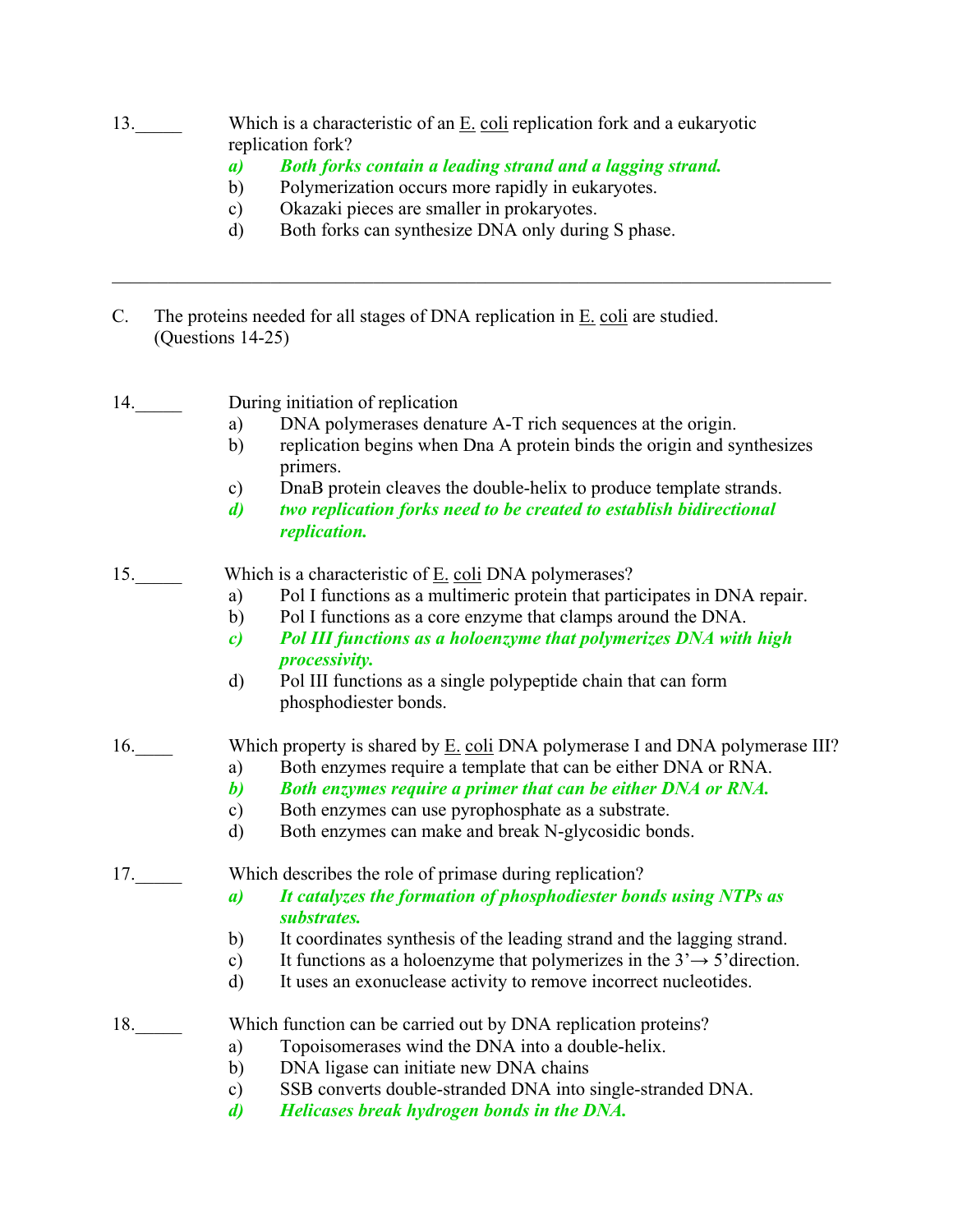- 19. Which protein can catalyze the formation of phosphodiester bonds?
	- *a) DNA ligase*
	- b) Dna A protein
	- c) Dna B protein
	- d) Tus protein

## 20. Which protein can break covalent bonds?

- a) helicase
	- b) primase
	- c) SSB
	- *d) DNA gyrase*

21.\_\_\_\_\_ Which mechanism contributes to accuracy during DNA replication?

- *a) The mismatch repair system recognizes an incorrect base-pair and corrects the mistake in the non-methylated strand.*
- b) Using primers increases accuracy because the first nucleotides in a new nucleic acid chain are more likely to be correct.
- c) All DNA polymerases have a  $5' \rightarrow 3'$  exonuclease activity which can remove incorrect nucleotides during replication.
- d) Base-stacking between nucleotides and the template DNA controls insertion of the correct nucleotide.
- 22.  $\Box$  A mutation in an  $\underline{E}$  coli cell becomes active half-way through a round of replication. The cell completes the round of replication normally but then cannot start a second round. Which protein could be mutated?
	- a) DNA ligase
	- b) Dna B protein
	- *c) HU protein*
	- d) DNA gyrase
- 23.\_\_\_\_\_ If DNA polymerase I were mutated so that all its enzymatic activities were inactive, which part of replication would be most affected?
	- a) synthesis of Okazaki pieces
	- *b) joining of Okazaki pieces*
	- c) proof-reading of DNA
	- d) adjusting of supercoiling
- 24.  $\blacksquare$  A mutated  $\underline{E}$ . coli cell carries out and completes DNA replication, but the lagging strands are found to contain more errors than normal. These errors are not found evenly distributed throughout the lagging strands, but are found in clusters. Which enzymatic activity is missing from this cell?
	- a) the  $3' \rightarrow 5'$  exonuclease activity of pol III
	- b) the  $5' \rightarrow 3'$  exonuclease activity of pol III
	- *c*) the  $3' \rightarrow 5'$  exonuclease activity of pol I
	- d) the  $5' \rightarrow 3'$  exonuclease activity of pol I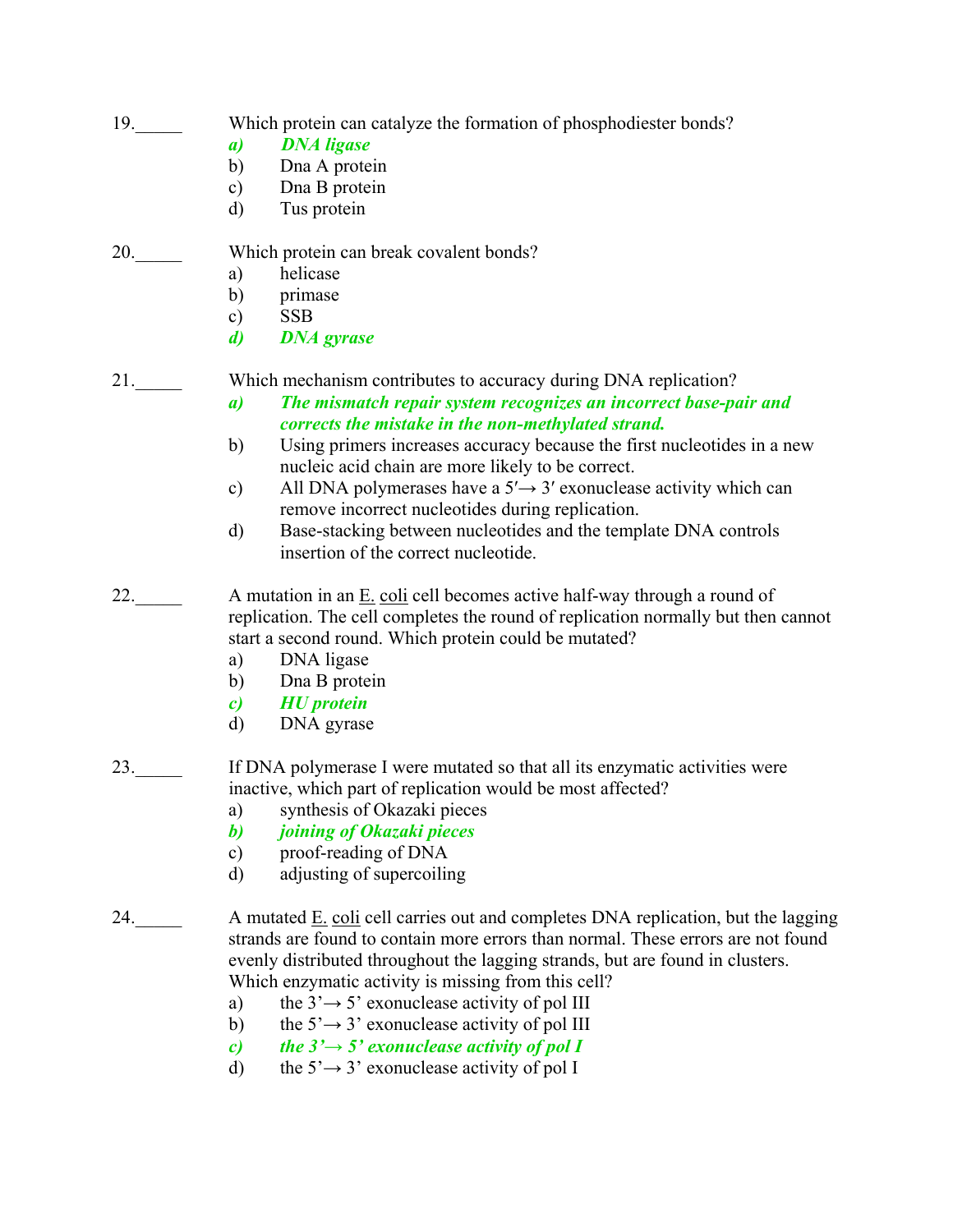25. A mutated strain of  $\underline{E}$ . coli replicates DNA normally at 25<sup>o</sup>C, but replication stops immediately when the temperature is raised to  $37^{\circ}$ C. Which protein is likely to be non-functional at the higher temperature?

 $\mathcal{L}_\mathcal{L} = \{ \mathcal{L}_\mathcal{L} = \{ \mathcal{L}_\mathcal{L} = \{ \mathcal{L}_\mathcal{L} = \{ \mathcal{L}_\mathcal{L} = \{ \mathcal{L}_\mathcal{L} = \{ \mathcal{L}_\mathcal{L} = \{ \mathcal{L}_\mathcal{L} = \{ \mathcal{L}_\mathcal{L} = \{ \mathcal{L}_\mathcal{L} = \{ \mathcal{L}_\mathcal{L} = \{ \mathcal{L}_\mathcal{L} = \{ \mathcal{L}_\mathcal{L} = \{ \mathcal{L}_\mathcal{L} = \{ \mathcal{L}_\mathcal{$ 

- *a) primase*
- b) gyrase
- c) ligase
- d) Tus protein
- D. Transcription is studied in E. coli. (Questions 26-33)
- 26. Which is a characteristic of mRNA in  $E$ . coli? a) mRNA will be polycistronic and double-stranded. b) mRNA will be monocistronic and single-stranded. *c) mRNA will contain one or more non-coding spacer sequences.*  d) mRNA will contain one or more coding leader sequences. 27. Which is a property of <u>E. coli</u> RNA polymerase? a) It transcribes one DNA strand of a gene using an RNA primer for initiation. *b) It is a multimeric enzyme that catalyzes the formation of covalent phosphodiester bonds.*  c) It has both a  $3' \rightarrow 5'$  polymerase activity and a  $3' \rightarrow 5'$  exonuclease activity. d) It uses ribonucleoside triphosphates as substrates and removes supercoils. 28.  $\Box$  Which characteristic is shared by both RNA polymerase and DNA pol III in  $\underline{E}$ . coli? a) Both function as holoenzymes that have polymerase and helicase activities. b) Both use promoters to locate and bind to the starting point of genes. c) Both produce nucleic acid molecules that become permanent cellular components. *d) Both use templates to synthesize an anti-parallel, complementary nucleic acid chain.*  29. Which step occurs during the initiation of transcription in  $E$ . coli?  *a) RNA polymerase binds to different promoters to different extents depending upon the base sequence.*  b) Most E. coli promoters contain two consensus sequences located downstream of the transcription start site. c) The σ subunit of RNA polymerase recognizes and transcribes the A-T-rich Pribnow box in the promoter. d) The core enzyme of RNA polymerase binds to and denatures the upstream -35 sequence.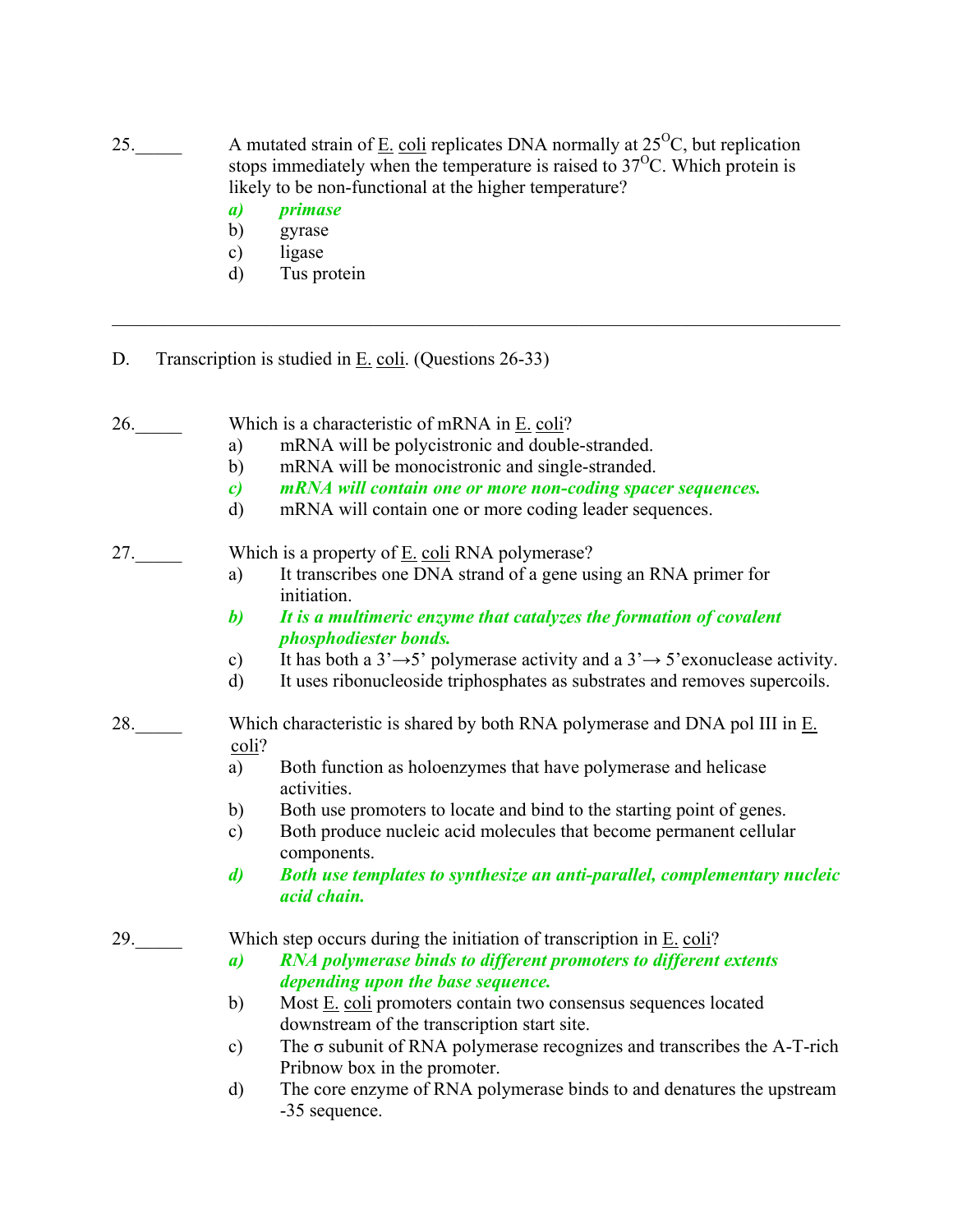| 30. | Which is an aspect of transcription in E. coli?<br>The $\sigma$ subunit of RNA polymerase is required for initiation and<br>a)<br>termination of transcription but not for elongation.<br>Only 1-2 turns of the DNA double-helix are denatured at any given time<br>$\boldsymbol{b}$<br>which allows the mRNA and a DNA strand to base-pair.<br>Rho-independent termination sites use a series of weak G-C base-pairs to<br>$\mathbf{c})$<br>separate the DNA from the mRNA.<br>Rho-dependent termination sites use a hairpin composed of A-U base-<br>$\mathbf{d}$<br>pairs to slow down RNA polymerase. |
|-----|-----------------------------------------------------------------------------------------------------------------------------------------------------------------------------------------------------------------------------------------------------------------------------------------------------------------------------------------------------------------------------------------------------------------------------------------------------------------------------------------------------------------------------------------------------------------------------------------------------------|
| 31. | Which characteristic is shared by transcription and replication in $E$ . coli?<br>Both processes have an error rate of about 1 in $10^4$ - $10^5$ nucleotides.<br>a)<br>Both processes have the same rate of nucleotide polymerization.<br>b)<br>Both processes require breaking and making hydrogen bonds.<br>$\mathbf{c}$<br>Both processes use a semi-discontinuous mechanism.<br>$\mathbf{d}$                                                                                                                                                                                                         |
| 32. | A mutated E. coli cell contains a slightly altered RNA polymerase which does not<br>function normally but still allows the cell to survive Which problem is <b>unlikely</b><br>to be the result of this altered RNA polymerase?<br>Some genes may be transcribed more frequently than normal.<br>a)<br>Some mRNA molecules may be longer than normal.<br>b)<br>The non-template strand may be transcribed in some genes.<br>$\mathbf{c}$<br>There may be an increased number of mRNA molecules with incorrect<br>d)<br>bases.                                                                             |
| 33. | A normal E. coli cell produces a polycistronic mRNA for genes X, Y, and Z. This<br>mRNA is significantly shorter in a mutated $E$ . coli cell. Which component of<br>transcription most likely contains an altered sequence in the mutated cell?<br>an intron region<br>a)<br>a termination region<br>b)<br>a promoter region<br>$\mathbf{c})$<br>a spacer region<br>d)                                                                                                                                                                                                                                   |

E. Post-transcriptional modification is studied in eukaryotes. (Questions 34-38)

34. Which property is found in eukaryotic RNA?

- a) Before processing, tRNAs contain unusual bases.
- b) Before processing, rRNAs contain 3'-leader sequences.
- c) Before processing, pre-RNAs contain spacers.
- *d) Before processing, hnRNAs contain introns.*

35. During the processing of pre-mRNA in eukaryotes

- *a) the spliceosome breaks covalent bonds at the 5'- and 3'-splice sites.*
- b) exons are joined together using polyadenylate polymerase.
- c) a 5′-methylguanosine cap is added using a specific nuclease.
- d) a 3′-poly A tail is attached using a 5',5' triphosphate bond.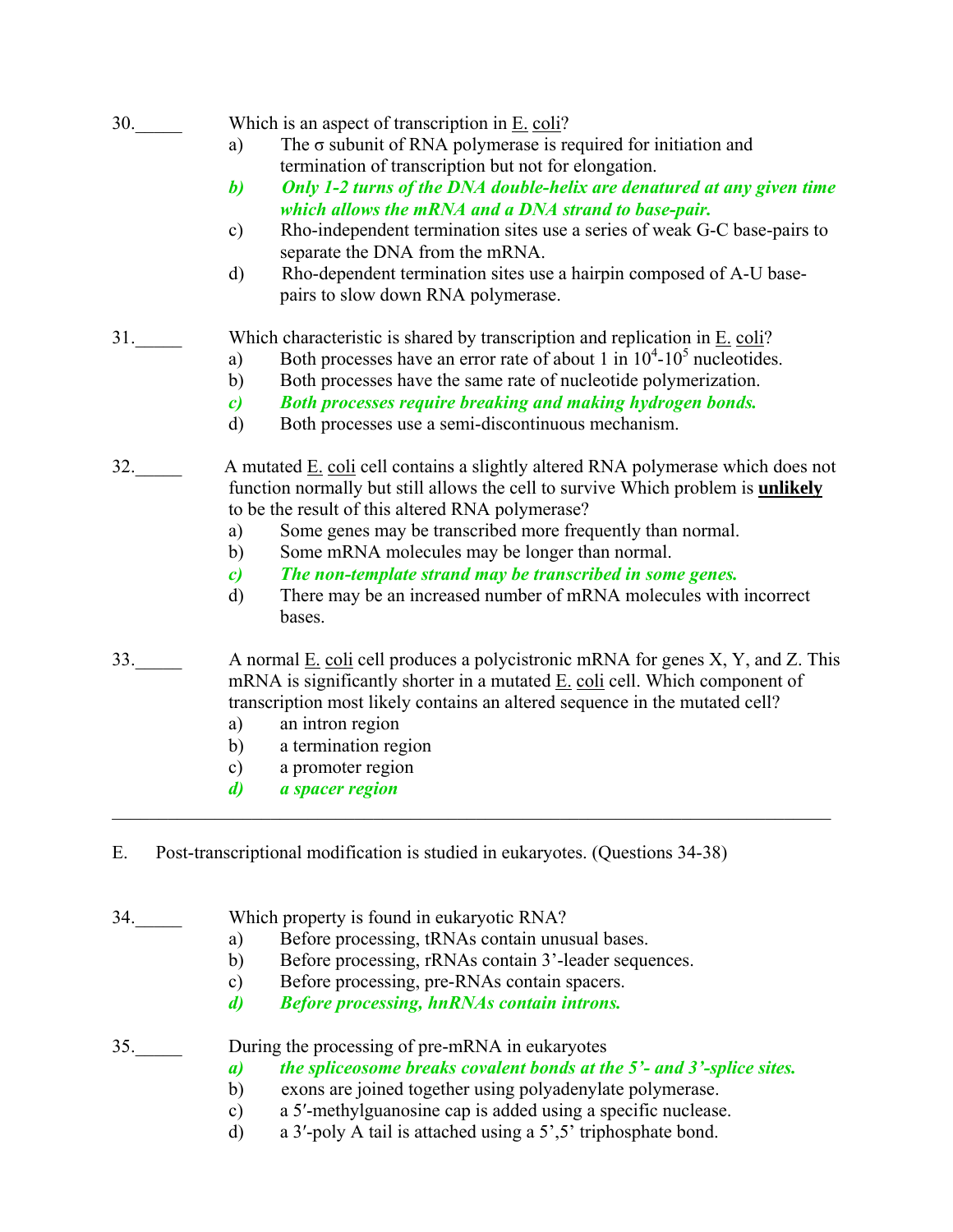# 36. Which is a property of the introns in most eukaryotic pre-mRNA?

- a) Introns are extra coding sequences that can be removed by an RNA protein complex.
- *b) Introns are non-coding sequences that separate exons in monocistronic pre-mRNA.*
- c) Introns are palindromic sequences that self-splice to form lariat structures.
- d) Introns can remain in mature mRNA due to alternate splicing pathways.

37. Gene X codes for a protein in eukaryotes. A mutated eukaryotic cell contains an altered base-pair in an intron of gene X. Which would be the most likely effect of this mutation on the biomolecules in the cell?

- a) The amount of pre-mRNA transcribed from gene X would be less than normal.
- *b) The amount of functional protein corresponding to gene X would be less than normal.*
- c) The ability of snRNAs to form a spliceosome would be diminished.
- d) The breakdown of mature mRNA corresponding to gene X would be faster.

#### 38.\_\_\_\_\_ A mutated eukaryotic cell contains a mutation in the middle of an exon in gene Q. What will be the most likely result of this mutation?

 $\mathcal{L}_\mathcal{L} = \mathcal{L}_\mathcal{L} = \mathcal{L}_\mathcal{L} = \mathcal{L}_\mathcal{L} = \mathcal{L}_\mathcal{L} = \mathcal{L}_\mathcal{L} = \mathcal{L}_\mathcal{L} = \mathcal{L}_\mathcal{L} = \mathcal{L}_\mathcal{L} = \mathcal{L}_\mathcal{L} = \mathcal{L}_\mathcal{L} = \mathcal{L}_\mathcal{L} = \mathcal{L}_\mathcal{L} = \mathcal{L}_\mathcal{L} = \mathcal{L}_\mathcal{L} = \mathcal{L}_\mathcal{L} = \mathcal{L}_\mathcal{L}$ 

- a) The amount of transcription of gene Q would be greater than normal.
- b) The mRNA produced from gene Q would be longer than normal.
- *c) The enzyme produced from gene Q would have less activity than normal.*
- d) The breakdown of the mRNA from gene Q would be slower than normal.
- F. Protein synthesis is studied in E. coli. (Questions 39-41)
- 39. Which is a characteristic of the normal genetic code?
	- *a) One codon can code for only one amino acid.*
	- b) One amino acid can have only one codon.
	- c) One tRNA molecule can bind to only one codon.
	- d) One aminoacyl-tRNA synthetase can react with only one tRNA.

# 40. During protein synthesis in E. coli,

- a) N-formylmethionine binds to EF-Tu to become the N-terminal amino acid.
- b) a tRNA binds non-covalently to both an amino acid and to an codon.
- *c) the 16S rRNA correctly positions the start codon in the P site.*
- d) the 23S rRNA forms covalent peptide bonds between initiation factors.